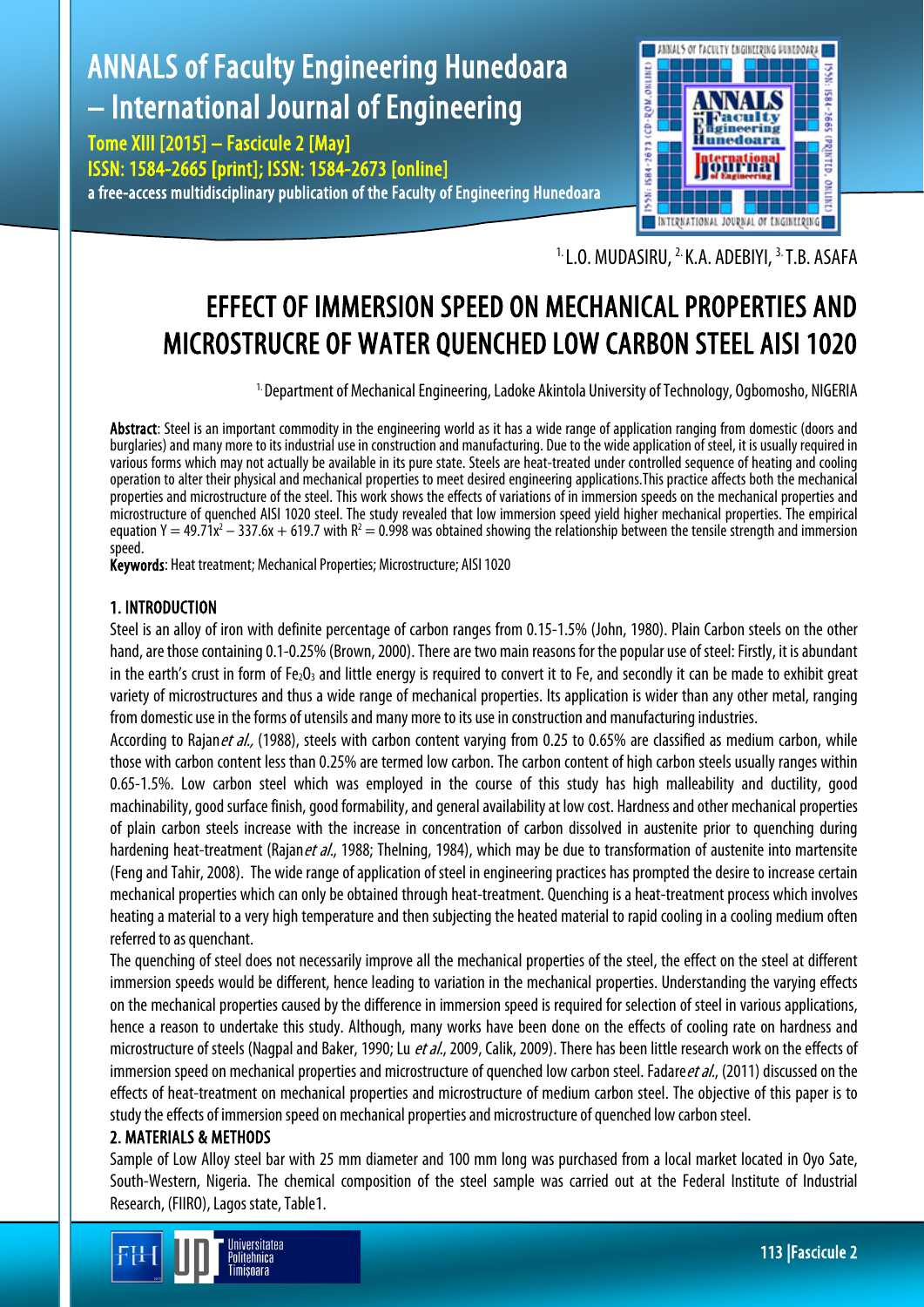| Table 1: Chemical Composition of mild carbon steel AISI 1020 |          |        |                 |        |        |                            |        |
|--------------------------------------------------------------|----------|--------|-----------------|--------|--------|----------------------------|--------|
| (%)                                                          | Si (%)   | Mn(%)  | 5(%)            | P (%)  | Cr(%)  | Ni (%)                     | Cu (%) |
| 0.189                                                        | 0.207    | 0.497  | 0.021           | 0.022  | 0.101  | 0.073                      | 0.174  |
| Nb (%)                                                       | AI (%)   | B(%)   | W(%)            | Mo(%)  | V(%)   | $\overline{\text{I}i}$ (%) | Fe (%) |
| 0.0050                                                       | < 0.0001 | 0.0011 | $<$ 0.0001 $\,$ | 0.0026 | 0.0018 | 0.0004                     | 98.7   |
| Co(%)                                                        | Pb (%)   | Sn(%)  | Zn (%),         | As (%) | Bi(%)  | Ca (%)                     | Ce(%)  |
| 0.0092                                                       | 0.012    | 0.0069 | 0.0016          | 0.0014 | 0.0009 | 0.0003                     | 0.0023 |

#### 2.1. Test specimen preparation

A set of specimens was prepared for hardness tests and microstructural analyses. Tensile test specimens were also produced from the as-received low carbon steel samples of the same composition. The low Alloy steel was machined into a tensile test specimen, the steel obtained was machined at the Engineering Materials development Institute (EMDI, Akure) into a test piece specimen as shown in the Figure 1.



### 2.2. Heating and Quenching Process

The second phase of the experiment was carried out at the metrology laboratory of the mechanical engineering department, Ladoke Akintola University of Technolgy, Nigeria. This involved heating of the tensile specimen to austenising temperature of 850 ºC. The material was maintained at this temperature for one-hour and then quenched at various immersion speeds, speeds of 0.1, 0.2, 0.35, and 0.6 m/s respectively, using water as the quenchant.

At the third phase, the samples were returned to the Engineering Materials Development Institute (EMDI) Akure, where the effects of the quenching at the different immersion speeds on the physical and microstructural properties of the Steel were determined.

Prior to testing, specimens were mounted using phenolic powder, grinded and polished to obtain a smooth surface. A direct load of 490N was applied for a dwell time of 10seconds and hardness readings were evaluated following standard procedures, multiple hardness tests were performed on each sample and the average of the values was taken as a measure of the hardness of the each specimen. The microstructural analysis was obtained using an optical metallurgical microscope.

#### 3. RESULT AND DISCUSSION

#### 3.1. Effect of Heat Treatment on Mechanical Properties

The effects of immersion speed on the mechanical properties (ultimate tensile strength, hardness, toughness, percentage elongation, and percentage reduction) of the quenched steel were shown in Table 2.



Table 2: Mechanical Properties of Quenched Low Carbon Steel at different immersion speeds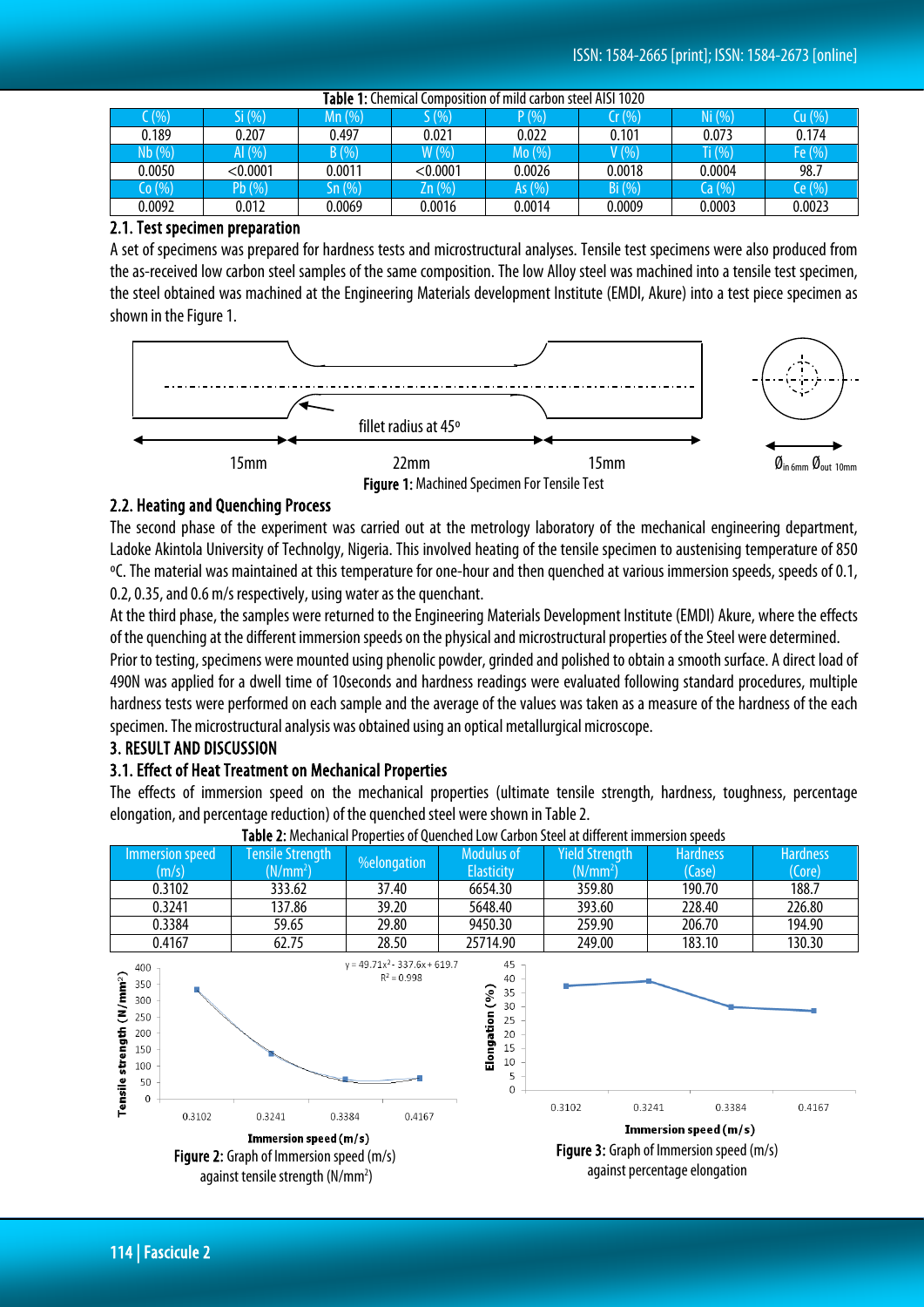



#### 3.2. Effect on Tensile Strength

Figure 2 shows the effect of immersion speed on tensile strength of the water quenched samples. It was observed that as the immersion speed increases, the tensile strength of the steel samples decreases given an inverse relation between the tensile strength and speed of immersion:  $Y = 49.71x^2 - 337.6x$  $+$  619.7 (R<sup>2</sup> = 0.998). At low immersion speed however, the final strength of the quenched steel is high, showing that low immersion speed may favour the growth of both pearlite and martensite formation. At higher speed of immersion, the final

strength of the quenched steel is relatively reduced. At low immersion speed of 0.3102m/s, the corresponding tensile strength was 333.62 N/mm<sup>2</sup> and at a higher immersion speed of 0.4167m/s, the tensile strength reduced to 62.72 N/mm<sup>2</sup>.Hence, it can be concluded that for the mild steel being analysed, the higher the immersion speed, the lower the tensile strength.

#### 3.3. Effect on Percentage elongation

Figure 3 shows that as immersion speed increases, the percentage elongation also increases up to 0.3241m/s and decreases with increase immersion speed. At low immersion speed of 0.3241m/s, the % elongation was 39.20 and at a higher immersion speed of 0.4167m/s, the % elongation reduced to 28.5%.

#### 3.4. Effect on Modulus of Elasticity

The elasticity of the quenched mild steel increases with an increase in immersion speed, at lower immersion speeds there was lower modulus of elasticity, and at higher speeds of immersion, the modulus of elasticity increases rapidly Figure 4. Thus, the empirical equation showing the correlation between the modulus of elasticity and the immersion speed is  $Y = 4317x^2 - 15490x +$ 18209 with  $R^2 = 0.988$ .

#### 3.5. Effect on Yield Strength

The yield strength of the materials also decreases with increase immersion rate Figure 5, following the same trend as percentage elongation.However, at low immersion speed of 0.3102m/s, the yield strength was 359.80N/mm2 and at a higher immersion speed of 0.4167, the yield strength is 249.00 N/mm2 .

#### 3.6. Effect on Hardness

There is a notable difference between the hardness of the steel at the case and in the core, although. Moreover, there is good correlation between the values of hardness for the case and core. As observed in Figure 6,  $R2 = 0.862$  for case and 0.985 for core. This is an indication that it will take the centre (core) parts of the specimens more time to cool to room temperature given a higher value of 0.985 compared to case (surface) parts.

#### 3.7. Effect of Heat Treatment on Microstructure

The varied immersion speed has different effects on the final structure of the each specimen. These effects on the microstructure as obtained from the scanning electron microscope are shown in the Figures  $7 - 8$ . It can be observed that at the case, the cooling is more rapid and there are more martensitic formations than in the core. Little pearlite is noticed in the case when compared to the core, this can also be observed in Figure 9 and 10 respectively. Therefore, there could be massive martensitic structure of hardened sample, when low carbon steels are rapidly quenched from its austenite temperature to room temperature. The austenite will decompose into a mixture of some medium carbon martensite and fewer pearlite as a result of the microstructure which is hard, thus increase the tensile strength and hardness, and reduces the ductility of the material. The high martensitic composition can make the material very hard and brittle.